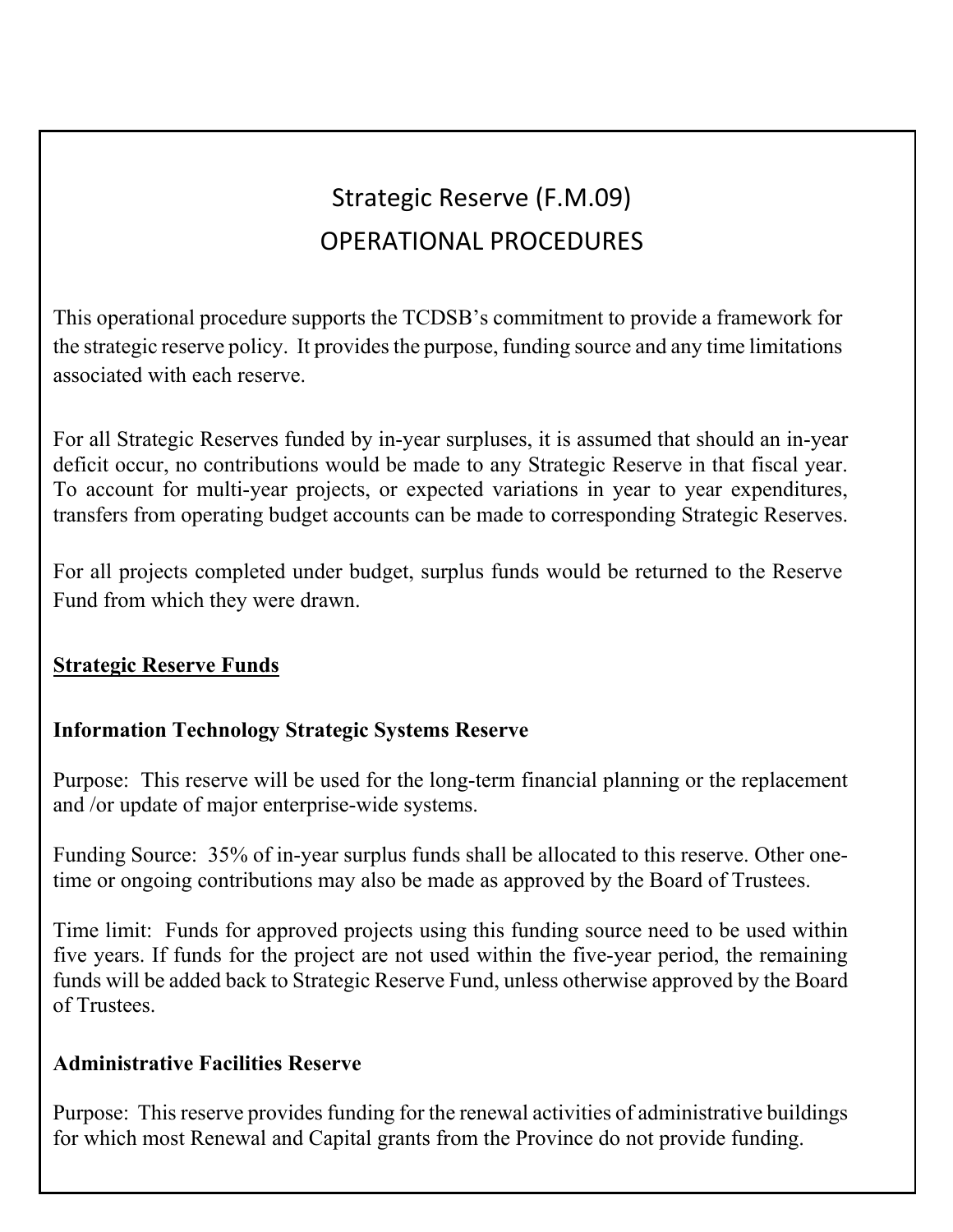Funding Source: 5% of in-year surplus funds shall be allocated to this reserve. Other onetime or ongoing contributions may also be made as approved by the Board of Trustees.

Time limit: Funds for approved projects using this funding source need to be used within two years. If funds for the project are not used within the two-year period, the remaining funds will be added back to the Administrative Facilities Reserve, unless otherwise approved by the Board of Trustees.

#### **Student Equity Strategic Reserve**

Purpose: This reserve sets aside monies that can be applied towards various equity initiatives across the system as approved by the Board of Trustees.

Funding Source: 5% of in-year surplus funds shall be allocated to this reserve. Other onetime or ongoing contributions may also be made as approved by the Board of Trustees.

Time limit: Funds for approved projects using this funding source need to be used within two years. If funds for the project are not used within the two-year period, the remaining funds will be added back to the Student Equity Strategic Reserve, unless otherwise approved by the Board of Trustees.

#### **Information Technology Infrastructure Reserve**

Purpose: This fund will be used for the replacement of Information and Communications Technology hardware equipment.

Funding Source: 5% of in-year surplus funds shall be allocated to this reserve. Other onetime or ongoing contributions may also be made as approved by the Board of Trustees.

Time limit: Funds for approved projects using this funding source need to be used within two years. If funds for the project are not used within the two-year period, the remaining funds will be added to Operating Contingency Reserve, unless otherwise approved by the Board of Trustees.

#### **Trustee Strategic Initiatives Reserve**

Purpose: This fund will be used to fund specific strategic initiatives at the discretion of the Board of Trustees.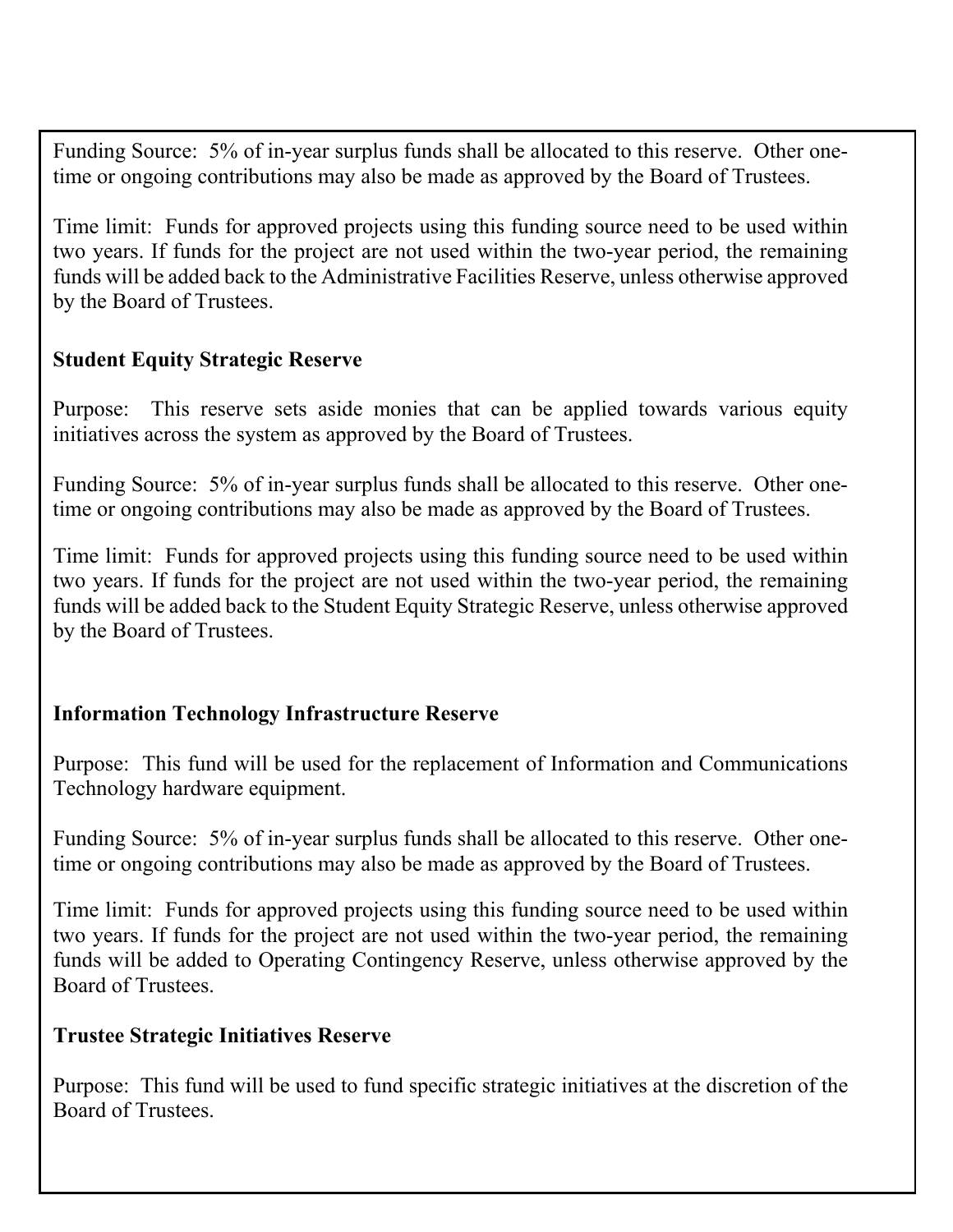Funding Source: Unexpended trustee budgeted funds from the current year. If the Board is in an in-year surplus position, any unexpended trustee individual budgets at year-end will be transferred to this reserve.

Time limit: Funds for approved projects using this funding source need to be used within two years. If funds for the project are not used within the two-year period, the remaining funds will be added back to Trustee Strategic Initiatives Reserve, unless otherwise approved by the Board of Trustees.

#### **Ward Based Strategic Playground Reserve**

Purpose: This reserve provides funding for outdoor improvements at school sites where such improvements cannot be funded by renewal grants received by the Ministry of Education. Funding will be allocated on an application basis based on a process and criteria as approved by the Board of Trustees.

Funding Source: One-time or ongoing contributions may also be made as approved by the Board of Trustees.

Time limit: Funds for approved projects using this funding source need to be used within two years. If funds for the project are not used within the two-year period, the remaining funds will be added back to Ward Based Strategic Playground Reserve, unless otherwise approved by the Board of Trustees.

#### **Operating Reserve Funds**

The Board of Trustees or the Director of Education and Chief Financial Officer may create operating reserve funds from time to time in order to "carry over" funds from one year to the next for specific purposes. The purpose, funding source and time limit below are provided for illustrative purposes. Each operating reserve will have its own specified purpose, funding source and time limitation. These will be approved by the Board of Trustees and/or the Director of Education and Chief Financial Officer. Where there is ambiguity in the purpose, funding source and time limitation on an operating reserve, delegated authority will be provided to the Chief Financial Officer to assign the same in a fiscally prudent manner.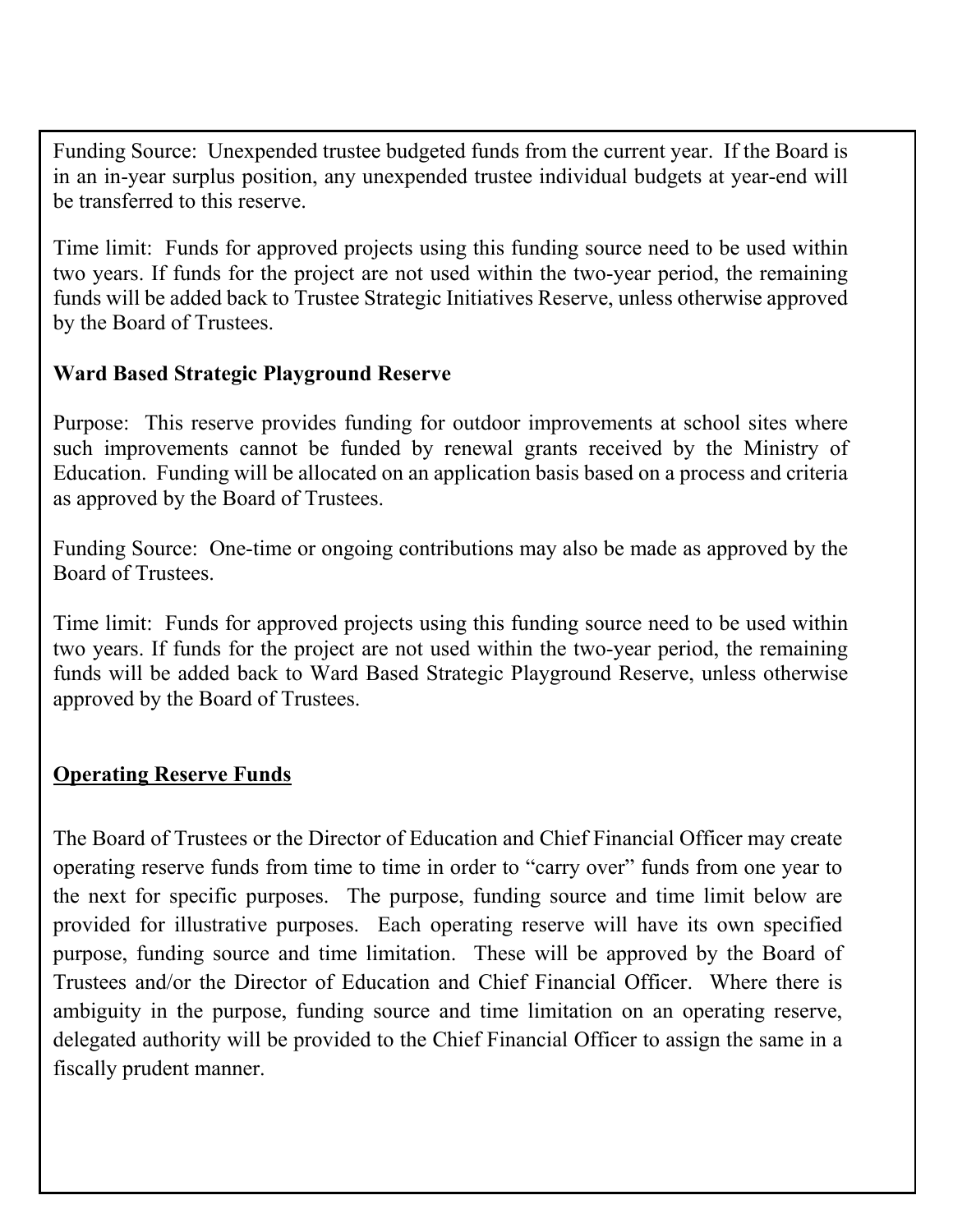## **General Description for Operating Reserves**

Purpose: To carry forward operating funds from one fiscal year to the next for a specified program or expenditure.

Funding Source: Unexpended budgeted funds from the current fiscal year.

Time limit: Funds need to be used in the following fiscal/school year, unless otherwise specified by Collective Agreements, legislation or authorized by the Director of Education and Chief Financial Officer.

## **Obligatory Reserves Funds**

### **Operating Contingency Reserve**

Purpose: To mitigate future unforeseen costs and in-year deficits. The minimum target shall be 1% of operating budget, and the maximum amount held in this reserve will be 2% of operating budget.

Funding Source: 50% of in-year surplus funds shall be allocated to this reserve. Other onetime or ongoing contributions may also be made as approved by the Board of Trustees.

Time limit: No time limit. Funds will be maintained at 2% of operating budget.

## **Education Development Charges (EDCs)**

Purpose: Funds will be used primarily to acquire new school sites to accommodate students resulting from new residential development, or any other expenditure that is in accordance with the Education Act.

Funding Source: Education Development Charges collected on new residential and nonresidential development.

Time limit: No time limit. Funds will be reserved and expended as required.

#### **Proceeds of Disposition (POD)**

Purpose: This reserve primarily funds renewal activities, but may be used for other purposes with Ministerial approval in accordance with the Education Act.